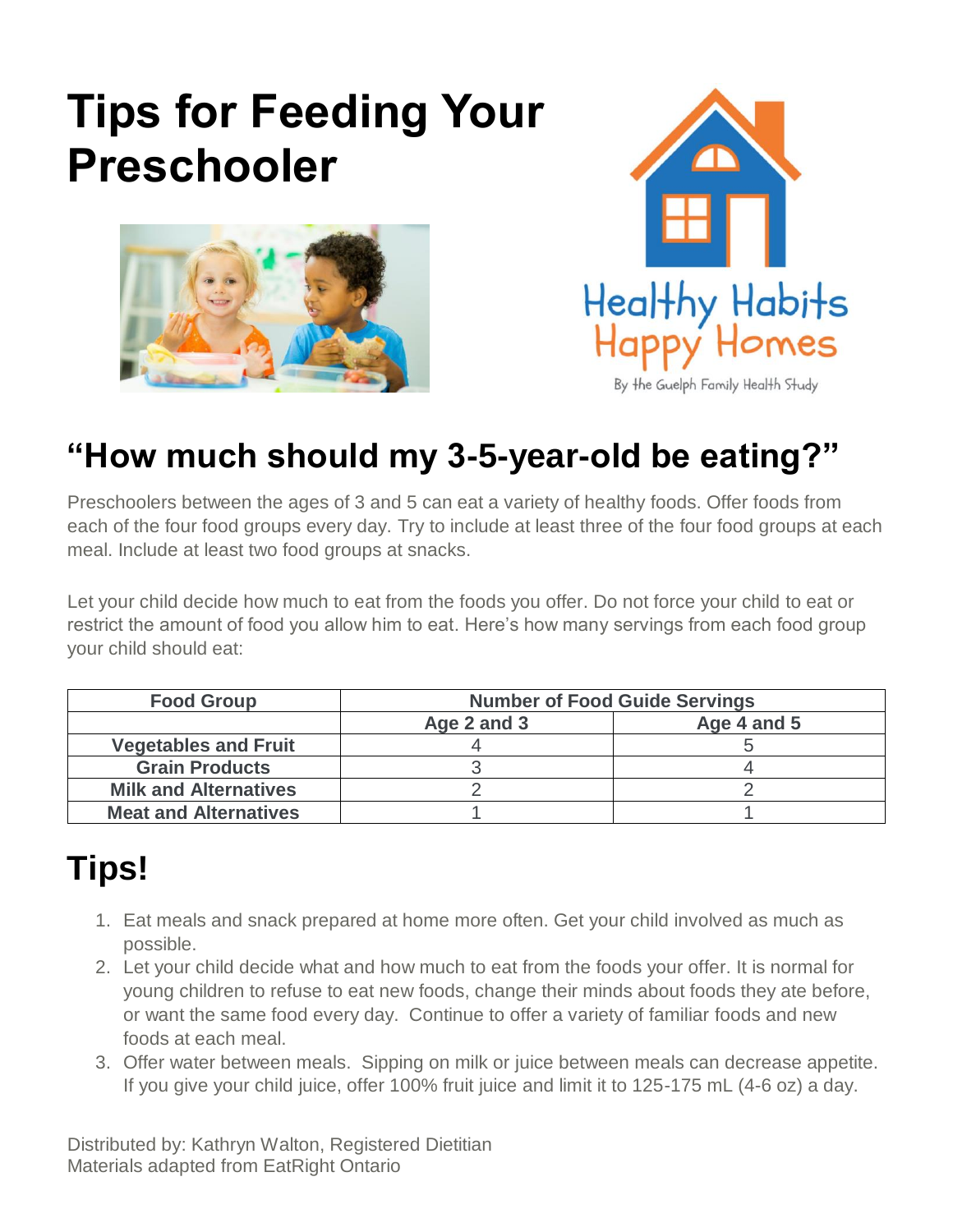## **What does a serving look like?**





Distributed by: Kathryn Walton, Registered Dietitian Materials adapted from EatRight Ontario